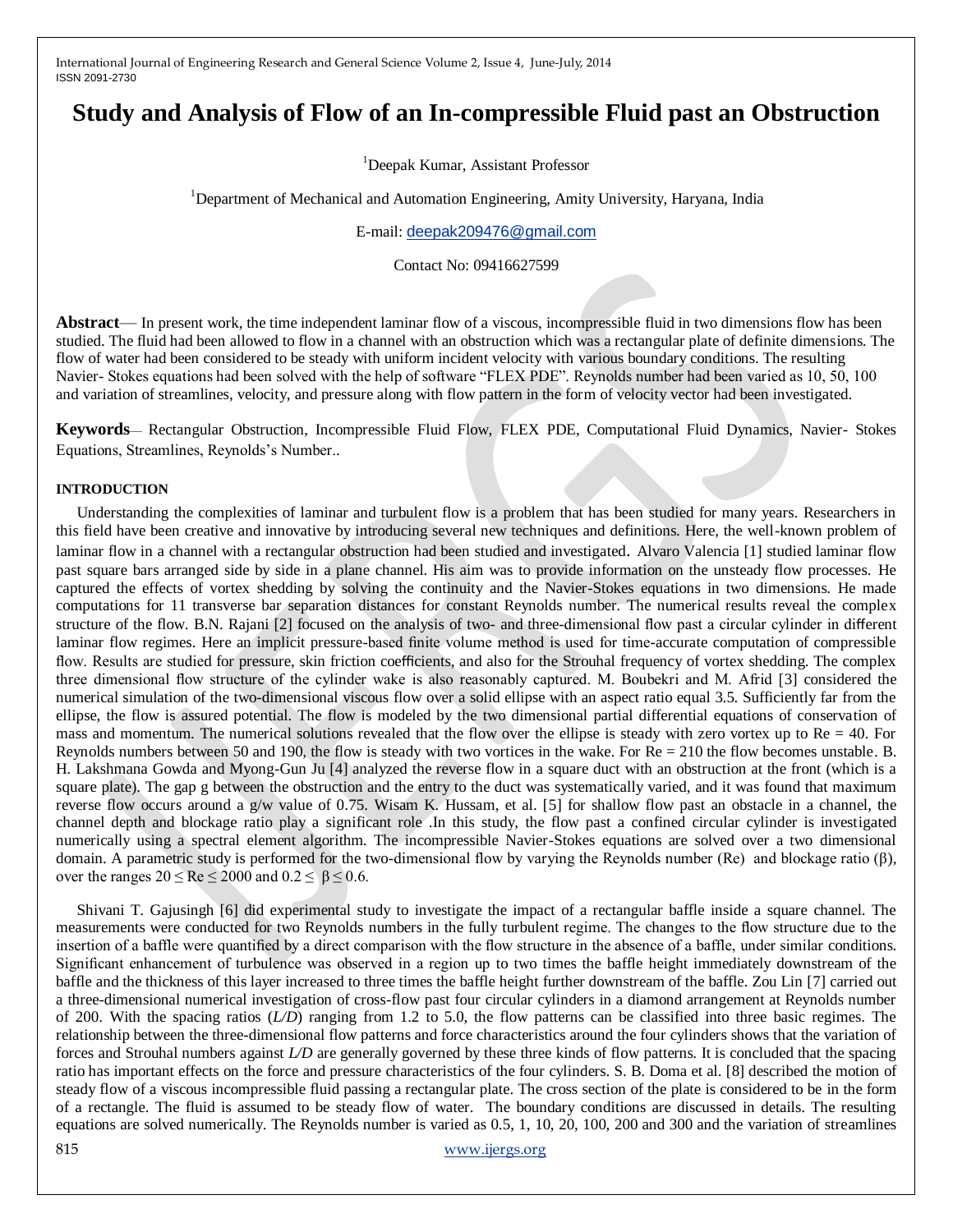is studied. Also the values of the pressure force, the velocity magnitude, vorticity magnitude are analyzed at each position point. Gera.Bet al. [9] carried out a numerical simulation for a two dimensional unsteady flow past a square cylinder for the Reynolds number (Re) considered in the range 50250 so that flow is laminar. The main objectives of this study were to capture the features of flows past a square cylinder in a domain with the use of CFD. The variation of Strouhal number with Reynolds number was found from the analysis. It was found that up to Reynolds number 50, the flow is steady. Between Reynolds numbers 50 to 55, instability occurs and vortex shedding appears and flow becomes unsteady. Vikram C. K. [10] analyzed numerical investigation of two dimensional unsteady flow past two square cylinders with in-line arrangements in a free stream. The main aim of the study is to systematically investigate the influences on size of the eddy, velocity, frequency of vortex shedding, pressure coefficient and lift coefficient by varying pitch to perimeter Ratio of two square cylinders. It has been found that the size of the eddy and the monitored velocity in between the square cylinders increases with increase in PPR. Frequency of vortex shedding is found to be same in between the cylinders and in the downstream of the cylinder. The pressure distribution near to the surface of the cylinder is quite low due to viscous effects. The upstream cylinder is found to experience higher lift compared to the downstream cylinder.

## **PROBLEM SPECIFICATION**



Figure A

In order to solve the flow of a viscous, incompressible fluid in a channel with a rectangular obstruction some assumptions are necessary, since mathematical expressions become simpler and the solutions are still close to real cases

### **Assumptions**

- Flow is 2-Dimensional and laminar
- The fluid is water which is considered incompressible and Newtonian
- Flow is not temperature dependent
- Flow is not affected by the gravity field

### **GOVERNING EQUATIONS**

The flow in a channel with an obstruction was computed by solving the Navier-Stokes equations for incompressible fluid in a twodimensional geometry. The governing equations are:

*A. Continuity Equation* 

This equation states that mass of a fluid is conserved.

Rate of increase of mass in fluid element  $=$  Net rate of flow of mass into fluid element For three dimensional and unsteady flow

$$
\frac{\partial \rho}{\partial t} + \frac{\partial (\rho u)}{\partial x} + \frac{\partial (\rho v)}{\partial y} + \frac{\partial (\rho w)}{\partial z} = 0
$$
  

$$
\frac{\partial u}{\partial x} + \frac{\partial v}{\partial y} = 0
$$

For 2-D, incompressible, steady flow

 $\frac{\partial}{\partial x} + \frac{\partial}{\partial y} = 0$ 

### *B. X- Momentum Equation*

Momentum equations are based on Newton's second law which states that, the rate of change of momentum equals the sum of forces on fluid particle.

For three dimensional and unsteady flow

$$
\frac{\partial(\rho u)}{\partial t} + u \frac{\partial(\rho u)}{\partial x} + v \frac{\partial(\rho u)}{\partial y} + w \frac{\partial(\rho u)}{\partial z} = -\frac{\partial p}{\partial x} + \frac{\partial}{\partial x} [\lambda \nabla \cdot V + 2\mu \frac{\partial u}{\partial x}] + \frac{\partial}{\partial y} [\mu (\frac{\partial v}{\partial x} + \frac{\partial u}{\partial y})] + \frac{\partial}{\partial z} [\mu (\frac{\partial u}{\partial z} + \frac{\partial w}{\partial x})] + \rho f_x
$$

Where  $V = u_i + v_j + w_k$  is velocity vector field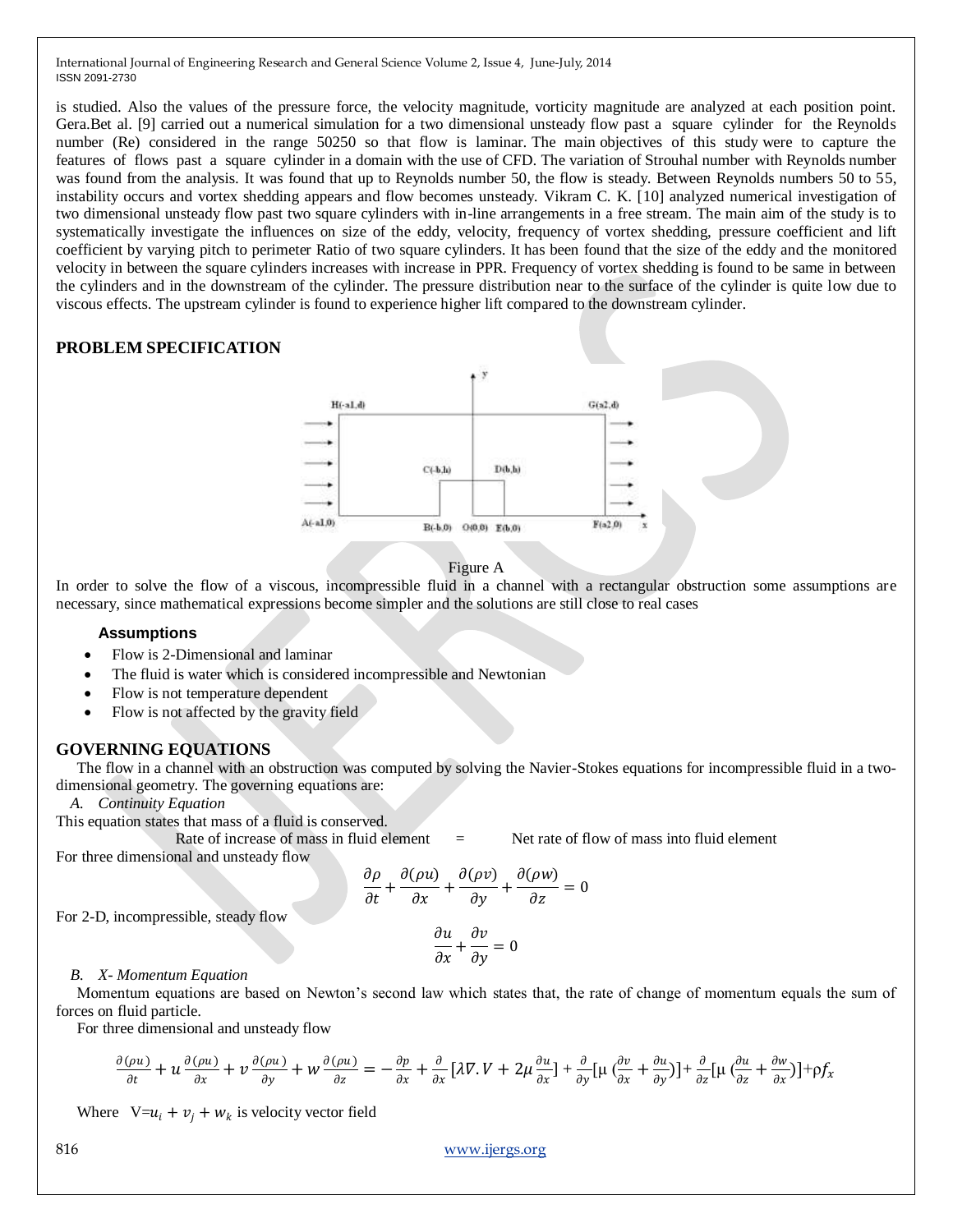f = Body force per unit mass and  $f_x$  is its x – component,  $\lambda = -\frac{2}{3}$  $\frac{2}{3}\mu$ 

For 2-D, incompressible, unsteady and with no body forces

$$
\rho \left( \frac{\partial u}{\partial t} + u \frac{\partial u}{\partial x} + v \frac{\partial u}{\partial y} \right) = -\frac{\partial p}{\partial x} + \mu \left( \frac{\partial^2 u}{\partial x^2} + \frac{\partial^2 u}{\partial y^2} \right)
$$

*C. Y- Momentum Equation*

$$
\frac{\partial(\rho v)}{\partial t} + u \frac{\partial(\rho v)}{\partial x} + v \frac{\partial(\rho v)}{\partial y} + w \frac{\partial(\rho v)}{\partial z} = -\frac{\partial p}{\partial y} + \frac{\partial}{\partial y} [\lambda \nabla \cdot V + 2\mu \frac{\partial v}{\partial y}] + \frac{\partial}{\partial x} [\mu (\frac{\partial v}{\partial x} + \frac{\partial u}{\partial y})] + \frac{\partial}{\partial z} [\mu (\frac{\partial v}{\partial z} + \frac{\partial w}{\partial y})] + \rho f_y
$$

Where  $V = u_i + v_j + w_k$  is velocity vector field

 $f = Body$  force per unit mass and  $f_{y=0} = y -$ Component of body force,  $\lambda = -\frac{2}{3}$  $\frac{2}{3}\mu$ 

For 2-D, incompressible, unsteady and with no body forces

$$
\rho \left( \frac{\partial v}{\partial t} + u \frac{\partial v}{\partial x} + v \frac{\partial v}{\partial y} \right) = -\frac{\partial p}{\partial y} + \mu \left( \frac{\partial^2 v}{\partial x^2} + \frac{\partial^2 v}{\partial y^2} \right)
$$

Now we will convert Continuity equation, X- momentum equation, and Y- momentum equation into non dimensional form. Now let us consider

$$
x^* = \frac{x}{L}
$$
,  $y^* = \frac{y}{L}$ ,  $t^* = \frac{t}{T}$ ,  $u^* = \frac{u}{U}$ ,  $v^* = \frac{v}{U}$ ,  $p^* = \frac{p}{p}$ 

To make these equations dimensionless, we must have to derive the non- dimensional form of various time and space derivate. The time derivatives with respect to the dimensional variable can be written as:

$$
\frac{\partial C}{\partial t} = \frac{\partial C}{\partial t^*} \frac{\partial t^*}{\partial t} = \frac{1}{T} \frac{\partial C}{\partial t^*}
$$

$$
\frac{\partial C}{\partial x} = \frac{\partial C}{\partial x^*} \frac{\partial x^*}{\partial x} = \frac{1}{L} \frac{\partial C}{\partial x^*}
$$

$$
\frac{\partial C}{\partial y} = \frac{\partial C}{\partial y^*} \frac{\partial y^*}{\partial y} = \frac{1}{L} \frac{\partial C}{\partial y^*}
$$

$$
\frac{\partial^2 C}{\partial x^2} = \frac{1}{L^2} \frac{\partial^2 C}{\partial x^{*2}}
$$

$$
\frac{\partial^2 C}{\partial y^2} = \frac{1}{L^2} \frac{\partial^2 C}{\partial y^{*2}}
$$

and

Thus continuity equation becomes

Similarly, the spatial derivate are given by

$$
\frac{\partial u}{\partial x} + \frac{\partial v}{\partial y} = \frac{1}{L} \frac{\partial u^* U}{\partial x^*} + \frac{1}{L} \frac{\partial v^* U}{\partial y^*} = 0
$$
  

$$
\frac{U}{L} \left( \frac{\partial u^*}{\partial x^*} + \frac{\partial v^*}{\partial y^*} \right) = 0
$$

The non- dimensional form of continuity equation is given by,

$$
\left(\frac{\partial u^*}{\partial x^*} + \frac{\partial v^*}{\partial y^*}\right) = 0
$$

Using similar process, non- dimensional Navier-Stokes equations can be given by,

$$
\left(\frac{L}{UT}\right)\frac{\partial u^*}{\partial t^*} + u^* \frac{\partial u^*}{\partial x^*} + v^* \frac{\partial u^*}{\partial y^*} = -\left(\frac{P}{\rho U^2}\right)\frac{\partial p^*}{\partial x^*} + \left(\frac{\mu}{\rho UL}\right)\left(\frac{\partial^2 u^*}{\partial x^*} + \frac{\partial^2 u^*}{\partial y^*}\right)
$$

$$
\left(\frac{L}{UT}\right)\frac{\partial v^*}{\partial t^*} + u^* \frac{\partial v^*}{\partial x^*} + v^* \frac{\partial v^*}{\partial y^*} = -\left(\frac{P}{\rho U^2}\right)\frac{\partial p^*}{\partial y^*} + \left(\frac{\mu}{\rho UL}\right)\left(\frac{\partial^2 v^*}{\partial x^*} + \frac{\partial^2 v^*}{\partial y^*}\right)
$$

There are three dimensionless groups in the non-dimensional Navier-Stokes equations, these are

$$
\frac{L}{UT}, \frac{P}{\rho U^2} \text{ and } \frac{\mu}{\rho UL}
$$
817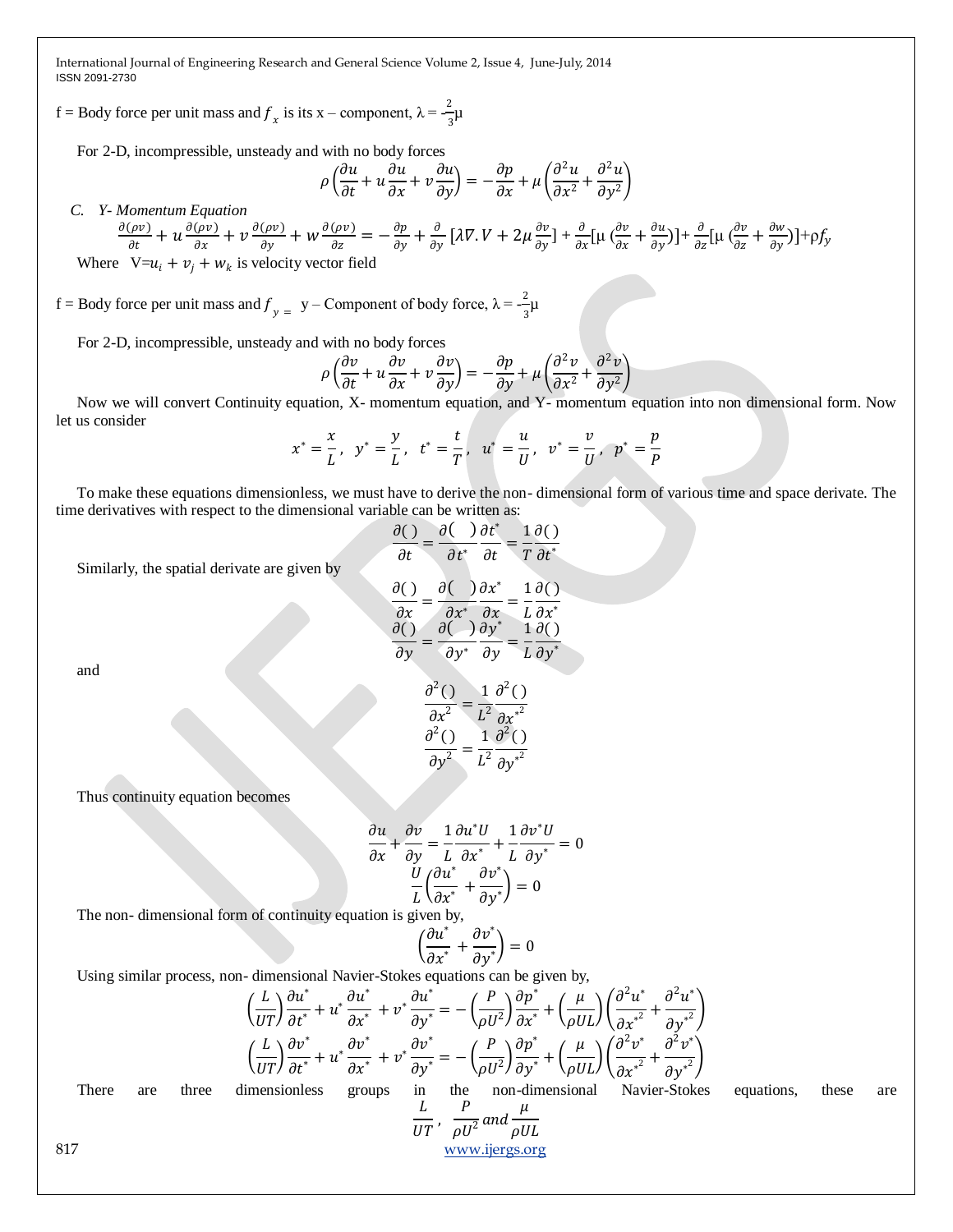Therefore, the continuity and Navier-Stokes equations in dimensionless form for two dimensional channel flow where width (w) of channel is the characteristics length (L) and U is the free stream uniform velocity at the entry of the test channel. Here μ is the dynamic viscosity; ρ is the density of the fluid, and Re is the Reynolds number. The continuity and momentum equations for steady flow in dimensionless form can be written as,

$$
\frac{\partial u}{\partial x} + \frac{\partial v}{\partial y} = 0
$$
  

$$
\left(u\frac{\partial u}{\partial x} + v\frac{\partial u}{\partial y}\right) = -\frac{\partial p}{\partial x} + \frac{1}{Re}\left(\frac{\partial^2 u}{\partial x^2} + \frac{\partial^2 u}{\partial y^2}\right)
$$
  

$$
\left(u\frac{\partial v}{\partial x} + v\frac{\partial v}{\partial y}\right) = -\frac{\partial p}{\partial y} + \frac{1}{Re}\left(\frac{\partial^2 v}{\partial x^2} + \frac{\partial^2 v}{\partial y^2}\right)
$$

*D. Equation of Stream Function* We know that vorticity  $(\omega)$  is given by

$$
\omega = (\frac{\partial v}{\partial x} - \frac{\partial u}{\partial y})
$$

Also  $\frac{\partial \psi}{\partial x} = u$ and  $rac{\partial \psi}{\partial y}$  $=-v$ 

Putting these values in the equation of vorticity we will get

$$
\frac{\partial^2 \psi}{\partial x^2} + \frac{\partial^2 \psi}{\partial y^2} = -\omega
$$

 $\partial u$ 

Hence the governing equations are

$$
\frac{\partial u}{\partial x} + \frac{\partial v}{\partial y} = 0
$$
  

$$
\left(u\frac{\partial u}{\partial x} + v\frac{\partial u}{\partial y}\right) = -\frac{\partial p}{\partial x} + \frac{1}{Re}\left(\frac{\partial^2 u}{\partial x^2} + \frac{\partial^2 u}{\partial y^2}\right)
$$
  

$$
\left(u\frac{\partial v}{\partial x} + v\frac{\partial v}{\partial y}\right) = -\frac{\partial p}{\partial y} + \frac{1}{Re}\left(\frac{\partial^2 v}{\partial x^2} + \frac{\partial^2 v}{\partial y^2}\right)
$$

# RESULTS AND DISCUSSION

A computer program was developed here for quantitative and qualitative analysis of laminar incompressible flow through a channel with a rectangular obstruction. The equations used in the program are Navier- stokes equations.

We have taken different Reynolds's number as 10, 50, 100 and at these Reynolds's number the variation of following is seen by taking height of obstruction constant  $= 0.5$ .

- (1) Streamlines
- (2) Velocity in x- direction (u)
- (3) Flow pattern
- (4) Pressure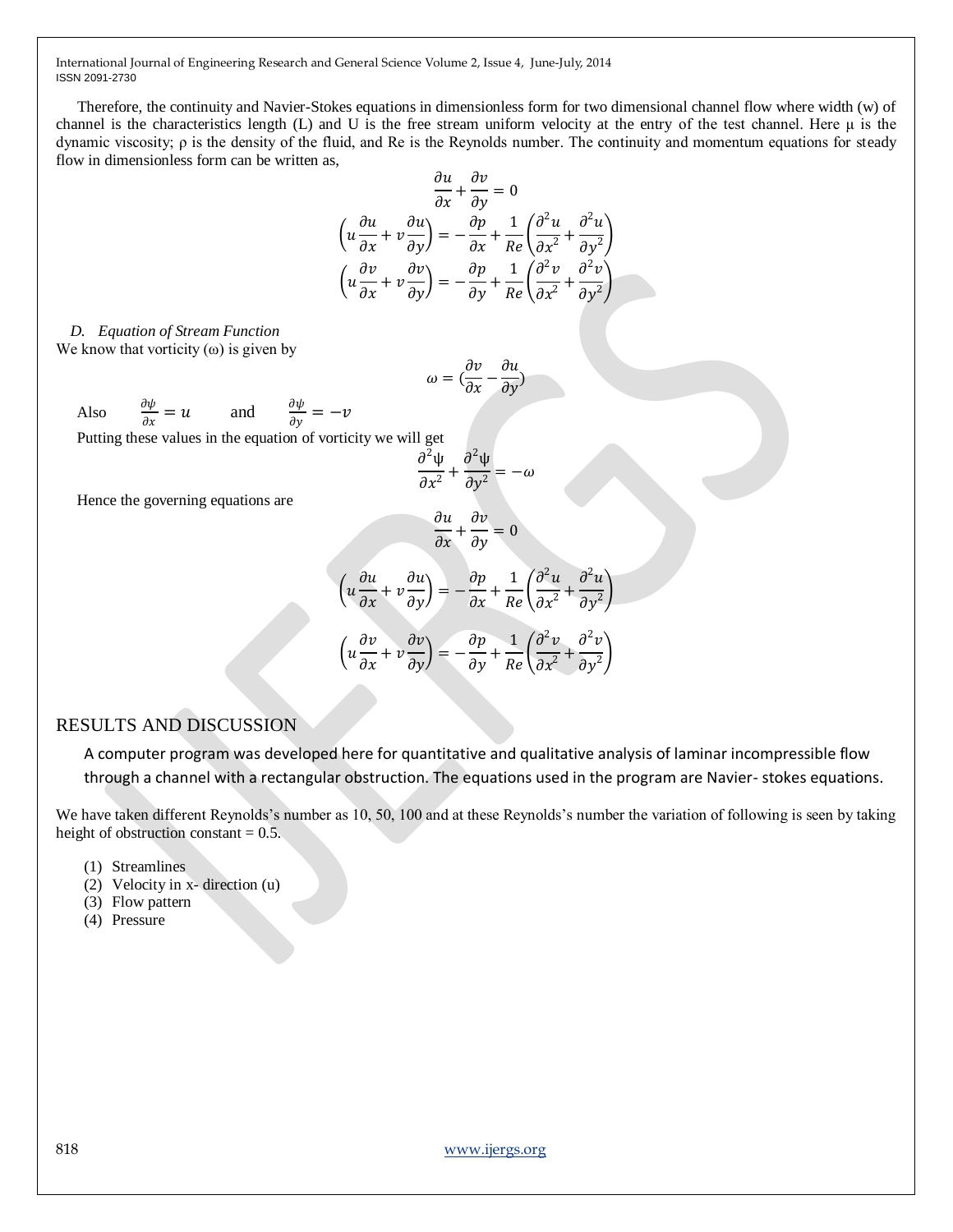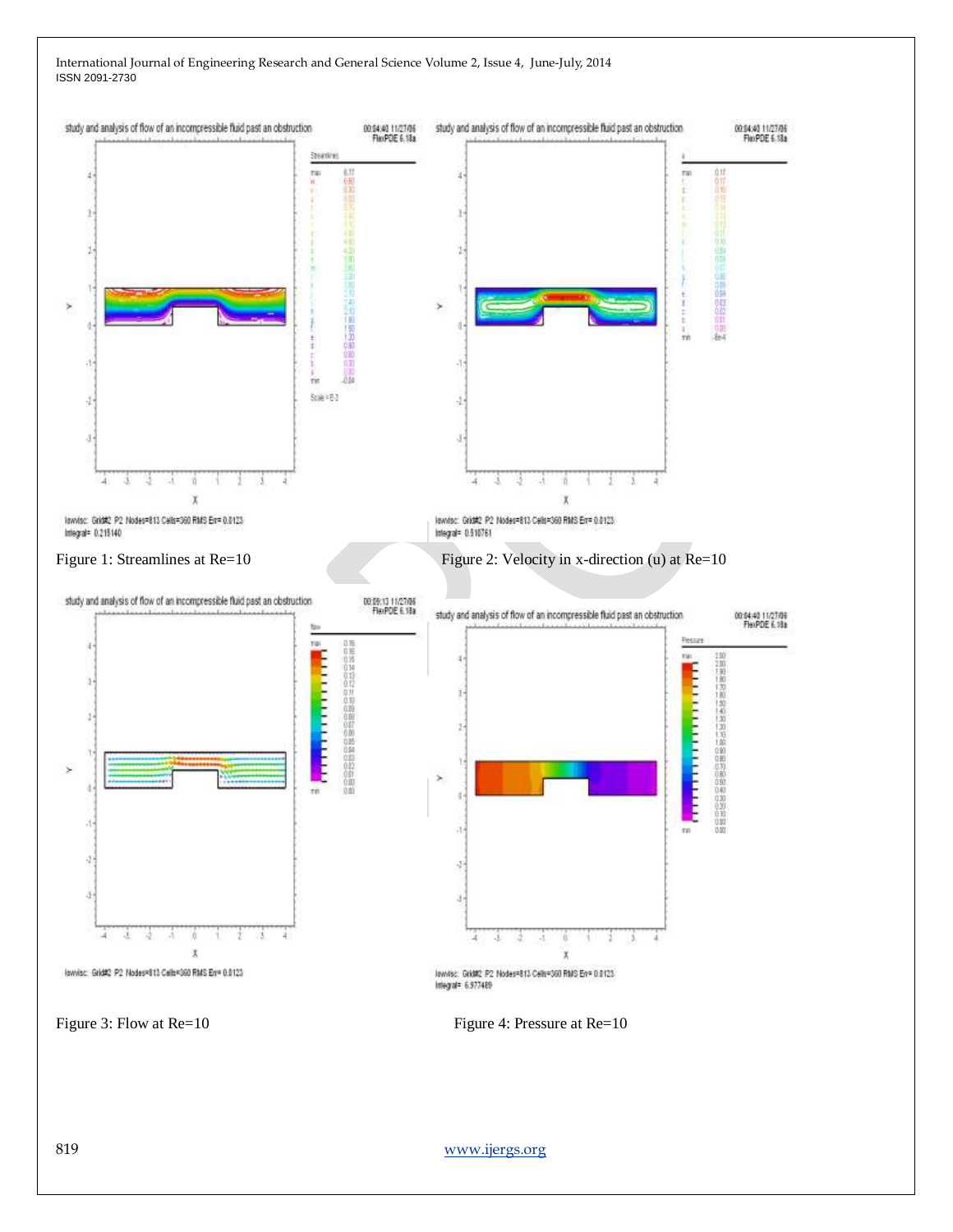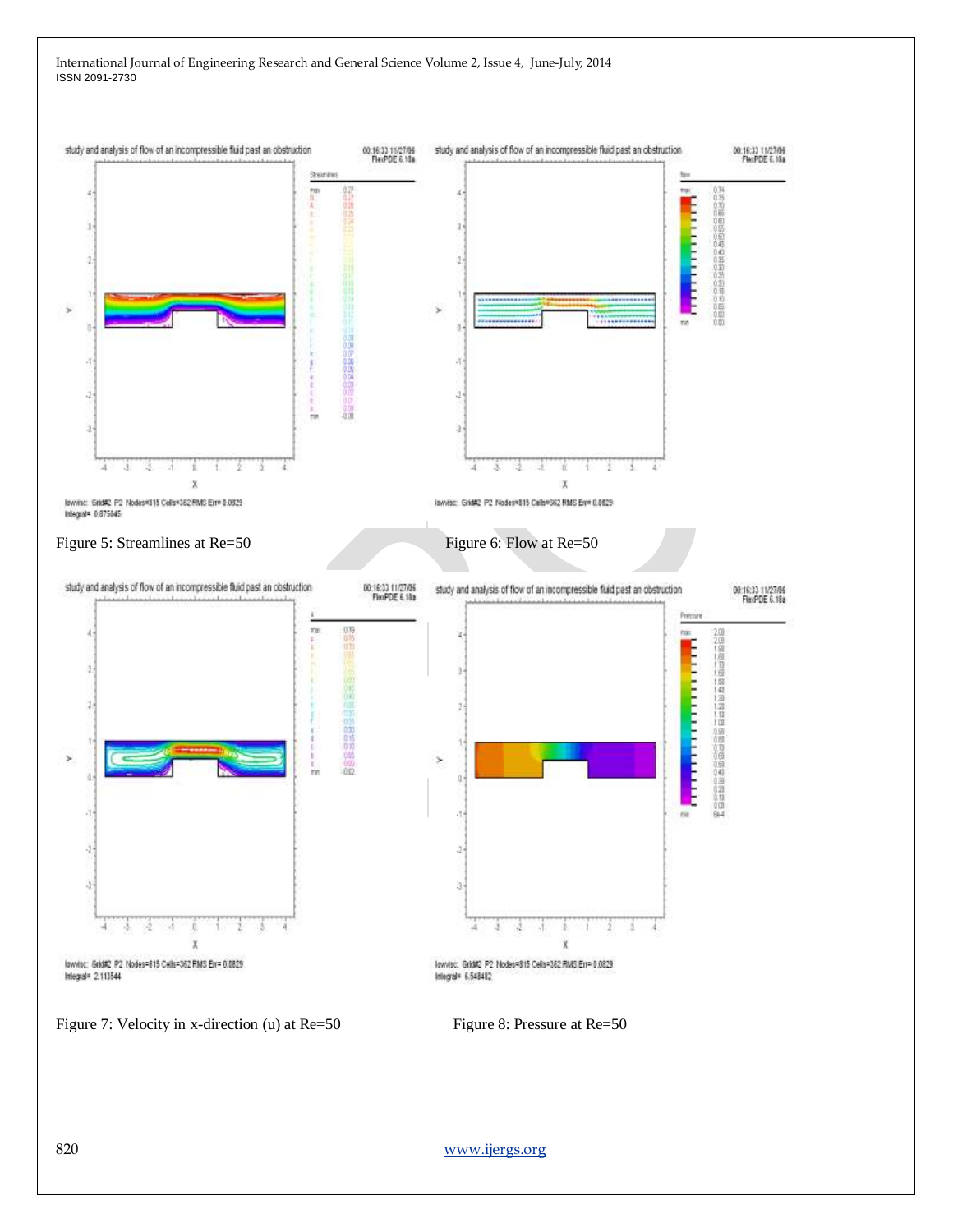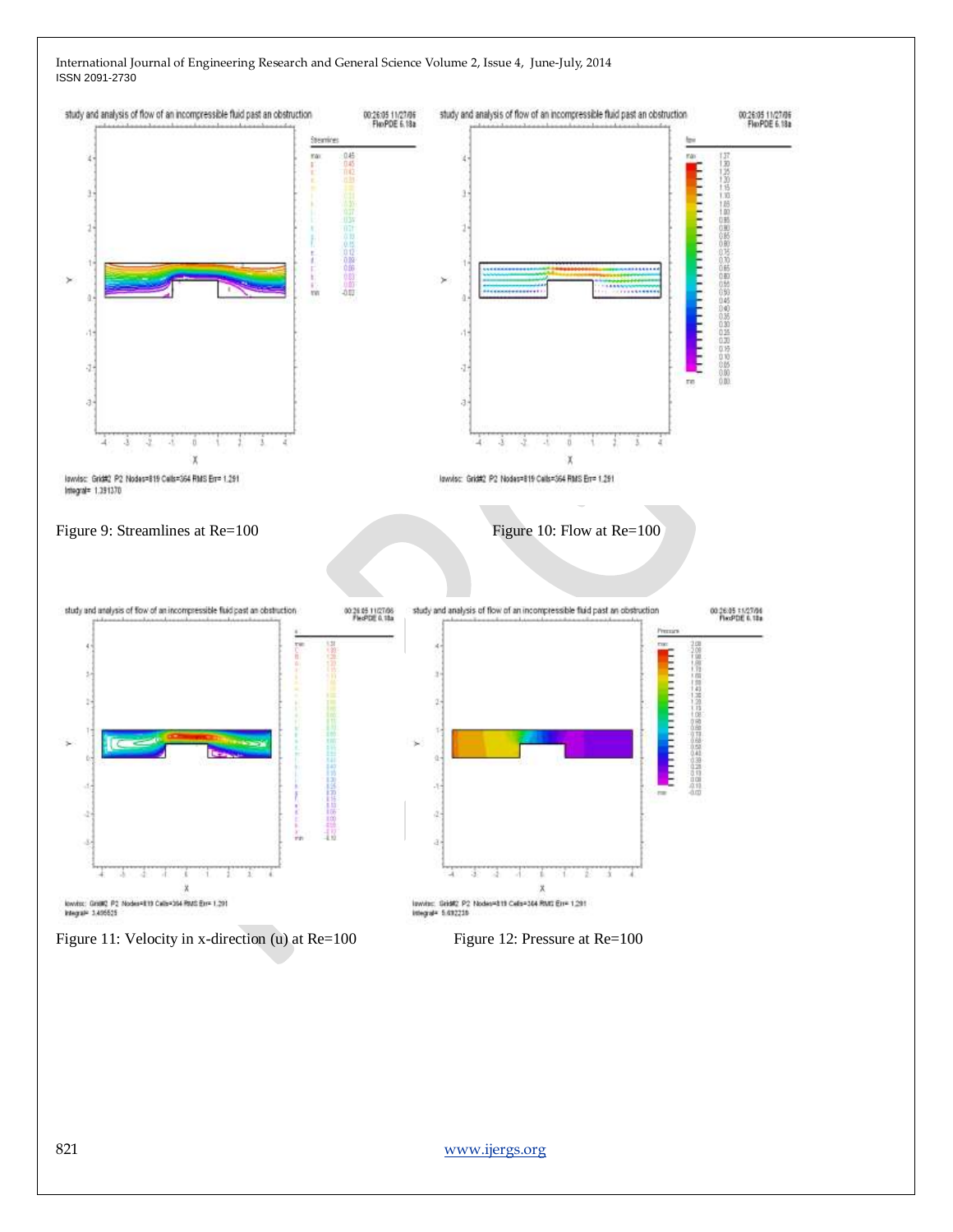





Figure 15: Velocity in x - direction at outlet of obstruction Figure 16: Velocity in y - direction at outlet of obstruction









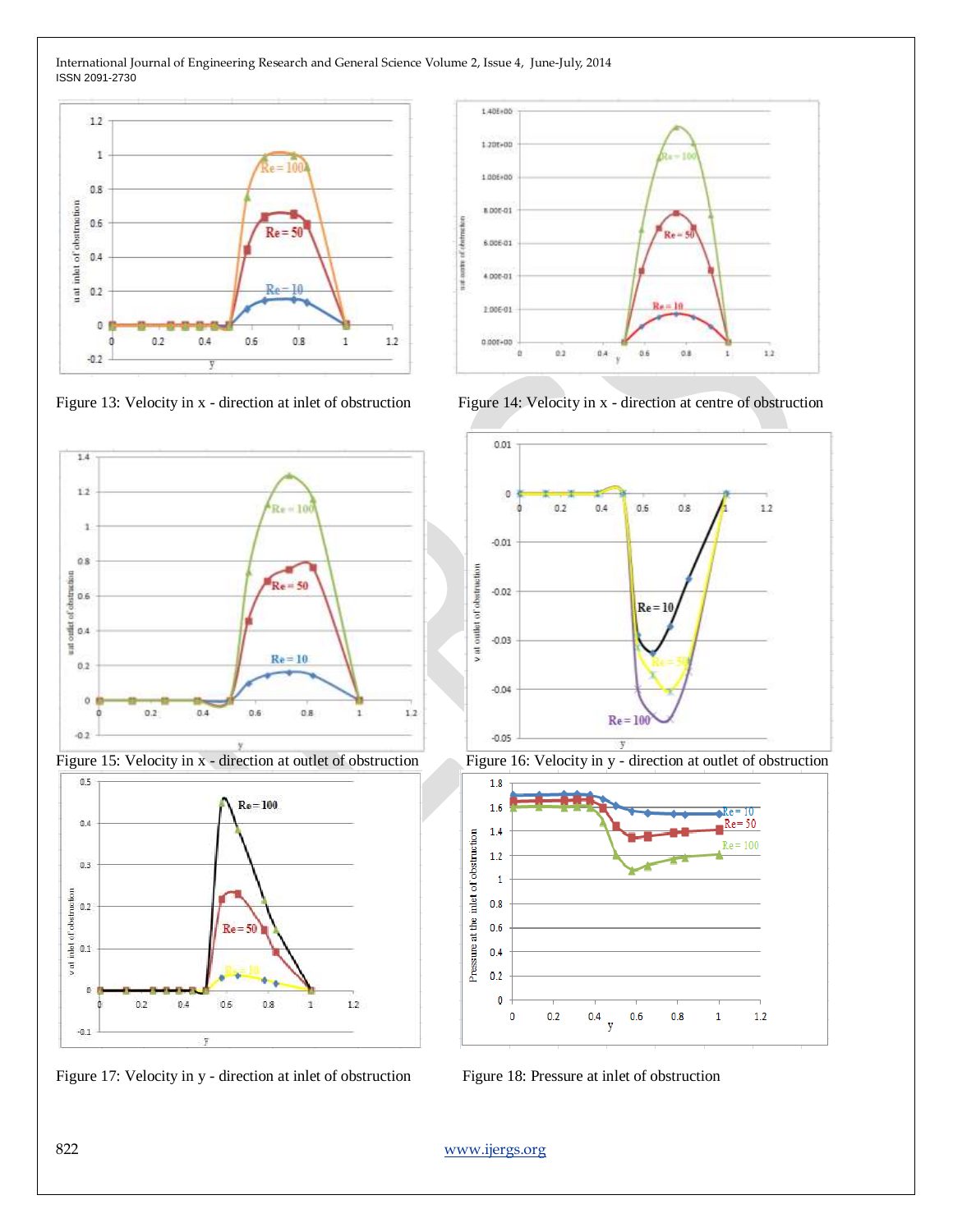



Figure 19: Velocity in y - direction at centre of obstruction Figure 20: Pressure at centre of obstruction







# **CONCLUSION**

The FLEX PDE software enables rapid evaluation of the flow characteristics past an obstruction (rectangular plate). It is found to be very effective to solve the partial differential equations. It makes the solution of coupled PDE's very easy going and less calculating efforts are required. The main points of conclusion are

- It is analyzed that there is a variation in the magnitude of velocity in x –direction at different Reynolds numbers but it is found that variation in the magnitude of velocity in y – direction is negligible. It nearly remains constant.
- With the increase in Reynolds number, the magnitude of stream function gets also increased.

As we increase the Reynolds number the size of right vortex also increases.